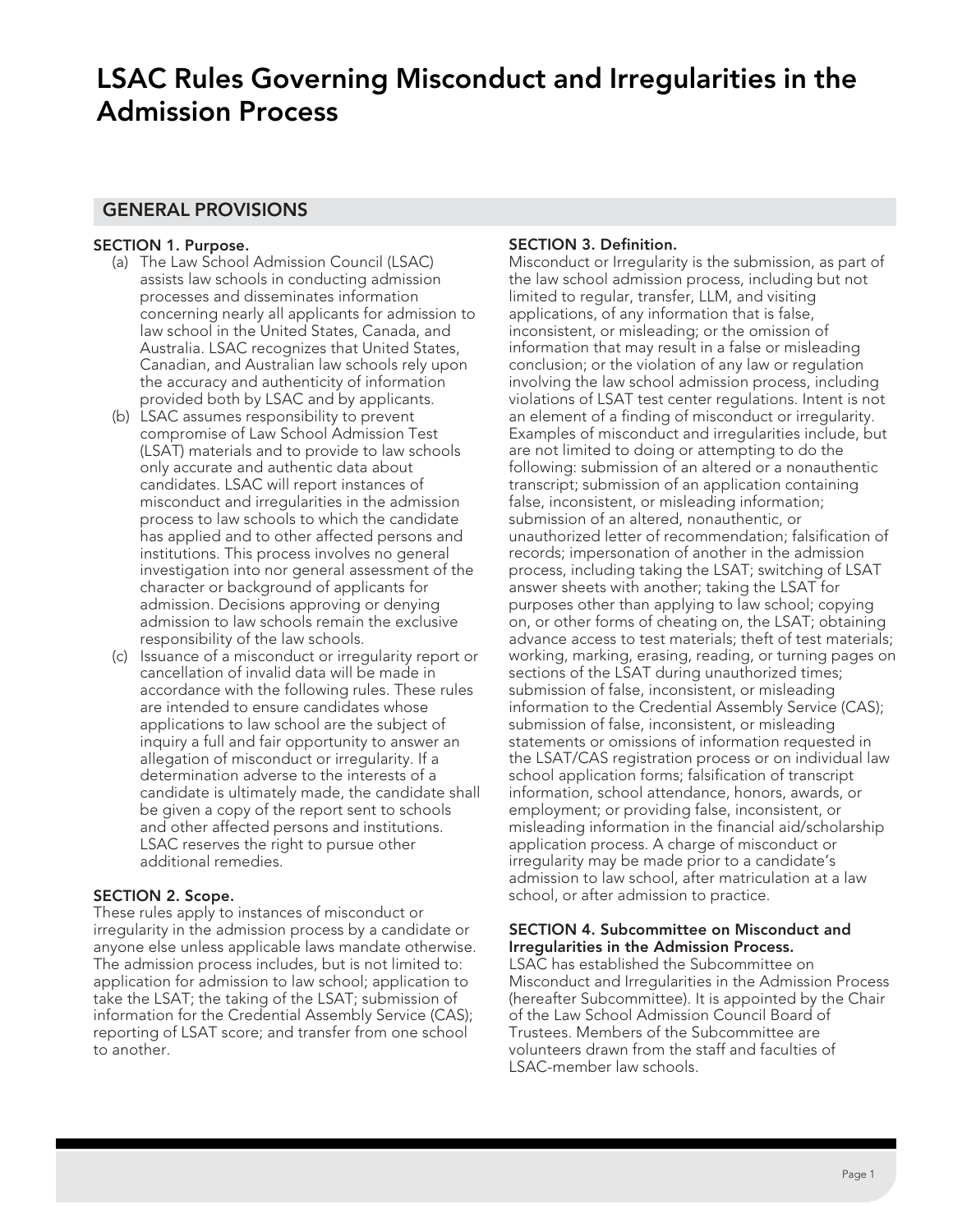## **INVESTIGATION AND NOTICE**

### **SECTION 5. Reports of Possible Misconduct or Irregularities in the Admission Process.**

When a report of alleged misconduct or an irregularity has been received by LSAC or when internal security procedures indicate that misconduct or an irregularity may have occurred, an investigation shall be conducted by LSAC staff (hereafter staff).

### **SECTION 6. Investigations.**

- (a) In conducting investigations, staff may contact people and review documentation relevant to the inquiry. Good faith efforts shall be made to preserve confidentiality during the investigation, but no violation of this provision shall be grounds for setting aside determinations made under these rules. Information about an investigation or its disposition shall not be available except as part of the investigation itself or unless the candidate specifically requests its release, or as provided in these rules.
- (b) Once a report of alleged misconduct or irregularity is referred to LSAC, the misconduct and irregularities investigation will continue regardless of whether the initiating party requests that the case be withdrawn.
- (c) If the staff determines to forward a charge to the Subcommittee, a letter of charge detailing the allegation(s), a copy of all the evidence, and a copy of the rules will be sent to the candidate by the Chair of the Subcommittee. The candidate will have thirty (30) days from the date of the mailing of the letter of charge within which to respond in writing to the allegation(s). If the candidate responds in writing, he or she can: (1) address the specific allegations and request a

determination based on a Subcommittee Representative's review of the allegations and the candidate's response, or (2) address the specific allegations and request a hearing. If the candidate does not respond in writing, the case will be decided by the Chair of the Subcommittee acting as the Subcommittee Representative, and the candidate forfeits the right to a hearing and appeal.

- (d) If the staff determines not to forward the case to the Subcommittee, the initiating party shall be notified by staff. The initiating party then may demand that the case be forwarded to the Subcommittee.
- (e) If, during an investigation, a separate allegation unrelated to the facts and circumstances of the pending investigation concerning the candidate is discovered and there is evidence that misconduct or an irregularity occurred, the candidate will again be notified.

### **SECTION 7. Withholding Data.**

- (a) When alleged misconduct or an irregularity implicates LSAC data or information, including, but not limited to transcripts, test scores, and letters of recommendation, transmission of that data shall be withheld pending disposition. Law schools that have received reports from LSAC shall be advised that there may be an error in the data, and that a final report will be sent when the matter is resolved.
- (b) Whenever an LSAT or CAS report is withheld pending investigation, the candidate involved will be promptly notified in writing of the reasons for the delay.

# **SUBCOMMITTEE ACTION**

### **SECTION 8. Subcommittee.**

(a) If the staff finds evidence of misconduct or an irregularity, the case will be referred to a member of the Subcommittee who will serve as the Subcommittee Representative.

The candidate shall be notified in writing when a case has been submitted to a Subcommittee Representative. Submission to a Subcommittee Representative shall include the documentation described in Section 6.(c), as well as any materials submitted by the candidate.

- (b) The Subcommittee Representative may call for additional written presentations by the candidate and staff. Additional materials, if any, will be sent to both the Subcommittee Representative and the candidate.
- (c) The candidate is responsible for presenting all available exculpatory evidence to the Subcommittee Representative prior to a decision. (See Section 15.(b).)

### **SECTION 9. Entitlement to Telephonic Hearing.**

- (a) If the candidate responds in writing within thirty (30) days of the mailing notifying the candidate of the charge of misconduct or an irregularity in the admission process, and the candidate requests a telephonic hearing in writing and addresses, in writing, the specific allegation(s), then a telephonic hearing shall be conducted by the Subcommittee Representative.
- (b) Telephonic hearings shall be conducted within sixty (60) days after receipt of a written request for a hearing.
- (c) Hearings are conducted by telephonic conference call. In extraordinary cases, and for compelling reasons, and as the result of a joint decision of the Chair of the Subcommittee and LSAC staff, in-person hearings may be held.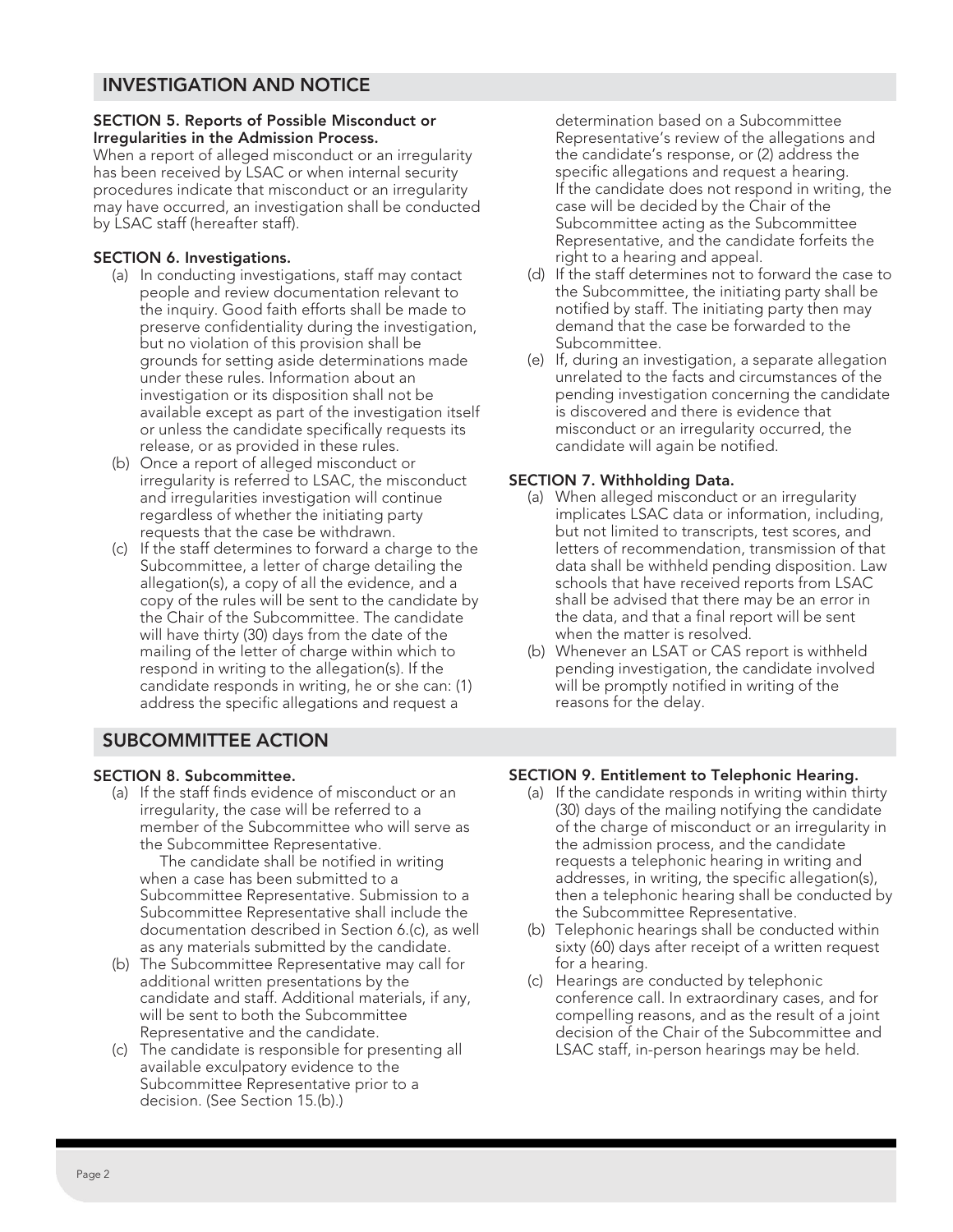### **SECTION 10. Hearing Procedure.**

- (a) The purpose of a hearing with a Subcommittee Representative is to allow the candidate to explain or submit relevant information that may relate to whether a preponderance of the evidence indicates that misconduct or an irregularity has occurred in the admission process.
- (b) In advance of the hearing, the candidate shall be supplied with written documentation and witness statements that may be relied on in resolving the case. In addition, the candidate shall be given notice of the identity of all adverse witnesses and the existence of physical evidence. The candidate shall have the opportunity to examine the original evidence at a location and time convenient to staff prior to the hearing.
- (c) The hearing shall be recorded and transcribed.
- (d) The candidate and LSAC may be represented by counsel.
- (e) The Subcommittee Representative shall conduct the examination of any witnesses. Counsel for LSAC and for the candidate, if present, may examine witnesses presented at the hearing.
- (f) Hearings shall not be governed by formal rules of evidence. Statements or documents that would be hearsay evidence in a court may be admitted and used.
- (g) Evidence will be limited to documents and the testimony of the candidate and of witnesses produced by the candidate, unless the Subcommittee Representative requires witnesses adverse to the candidate.
- (h) The candidate is responsible for presenting all available exculpatory evidence to the Subcommittee Representative prior to his or her decision. (See Section 15.(b).)
- (i) The candidate may make a statement and present evidence and witnesses.
- (i) Staff may present rebuttal evidence.
- (k) The Subcommittee Representative will file a written report within a reasonable time after the hearing.

### **SECTION 11. Determinations.**

- (a) In a case for which no response is received from the candidate within the 30-day response period, the Chair of the Subcommittee may deem misconduct or an irregularity in the admission process to have been established and may treat the case accordingly.
- (b) If the Subcommittee Representative (under Section 10) or the Subcommittee Chair (under Section 11.(a)) determines by a preponderance of the evidence that misconduct or an irregularity exists, then
	- (1) the findings shall state that misconduct or an irregularity exists, but shall not specify which. Because intent is not an element of the findings, no inquiry into or determination of

intent shall be made. Determinations about the seriousness of an instance of misconduct or irregularity are left to individual law schools and other affected parties.

- (2) staff will report the finding to the law schools to which the candidate applied or subsequently applies and to other affected persons or institutions after the 15-day appeal period has expired. Utilization of reported information remains solely the decision of the law schools and other affected persons and institutions.
- (3) inaccurate data transmitted or pending transmittal by LSAC shall be canceled. Transmitted LSAT/CAS reports shall be corrected, and a report shall be filed with LSAC.
- (c) If the Subcommittee Representative or Subcommittee Chair determines that no misconduct or irregularity exists, then data withheld shall be transmitted. The candidate and any other person or institution apprised of the proceeding through their involvement in the investigation shall be notified promptly.
- (d) A report of the determination shall be transmitted to the candidate within a reasonable time.

### **SECTION 12. Report to Affected Persons or Institutions.**

- (a) A report of a determination shall include:
	- (1) the written decision and an explanation of the determination;
	- (2) copies of documentary evidence;
	- (3) evidence that the candidate was notified of the allegations and given an opportunity to respond;
	- (4) copies of responses by the candidate, if any; and
	- (5) other relevant material that the Subcommittee Representative or Subcommittee Chair determines would assist an affected person or institution.
- (b) The report or appropriate portion shall be distributed to affected persons or institutions, which include, but are not limited to:
	- (1) the candidate who is the subject of the report;
	- (2) law schools to which the candidate has applied or subsequently applies;
	- (3) bar admission and grievance authorities in jurisdictions where the candidate is admitted or seeks admission to practice;
	- (4) other persons or institutions deemed by the Subcommittee Representative or Subcommittee Chair to have appropriate interest; and
	- (5) LSAC staff.
- (c) The report shall not include recommendations for action by parties receiving a report of its conclusions.